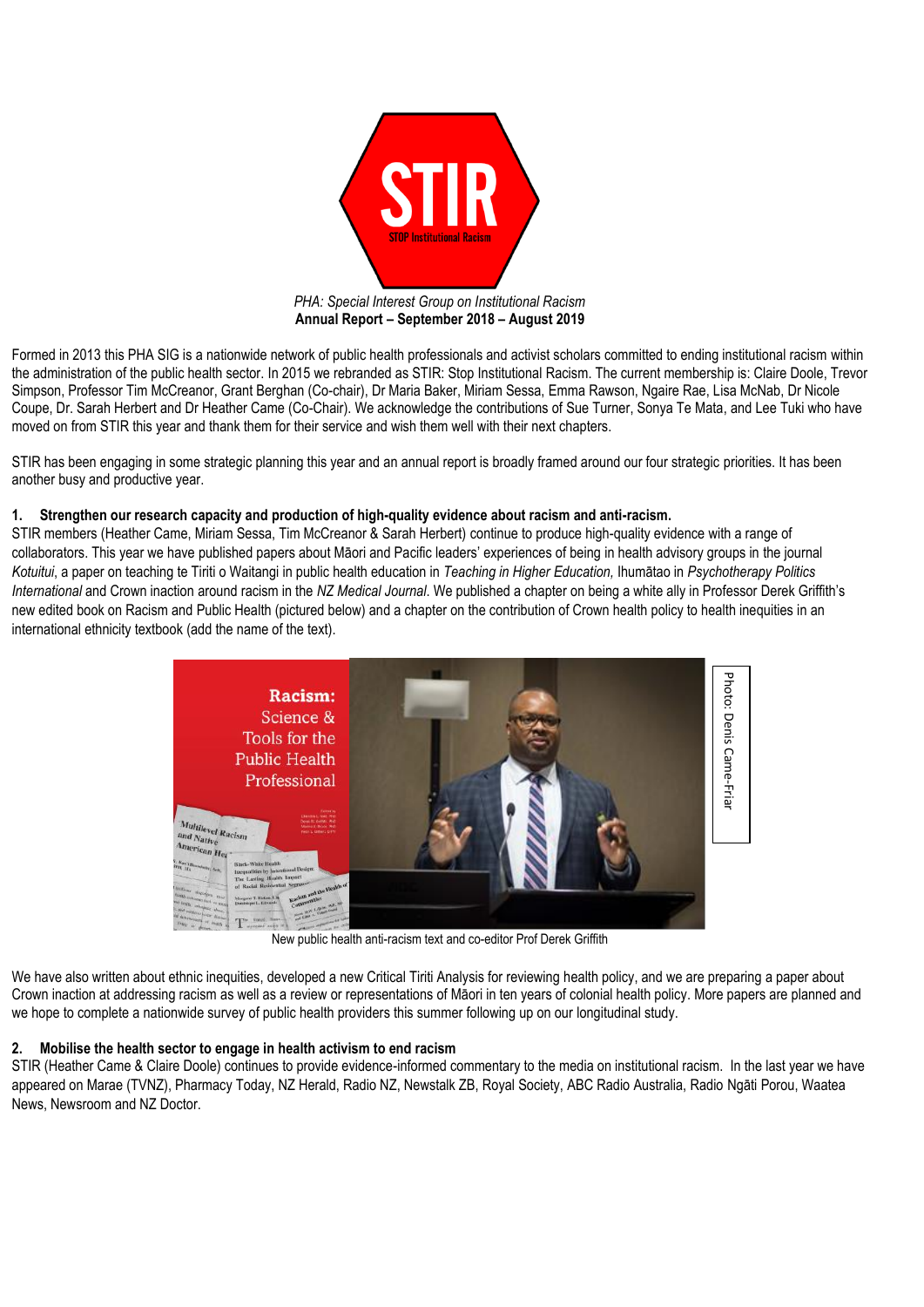

Heather Came on Marae talking racism.

STIR members (Heather Came, Claire Doole & Lee Tuki) met with Senior Crown Officials to discuss racism, anti-racism, WAI 2575 Waitangi Tribunal claim and how we can tautoko efforts to end racism. It was a positive encounter and we have agreed to share our research as it is published.

STIR (Heather Came, Sarah Herbert, Claire Doole, Tim McCreanor) completed a substantive submission on the health sector reform focussing primarily on i) honouring te Tiriti o Waitangi, ii) embracing anti-racism praxis, iii) pursuit of health equity. The submission also addressed issues facing Pacific people, Tangata Whaikaka, as well as strengthening health policy, health contracting ethnic pay disparities and workforce development. Partners endorsing the submission included Whakawhiti Ora Pai, Whakauae Research for Māori Health Development, Kanohi ki te Kanohi Consultancy, Waka Oranga, Nga Maia Māori Midwives Aotearoa, Kahungunu Health Services: Choices, New Zealand Public Health Association, Digital Indigenous, Te Rau Ora, Manaia Health PHO, Groundwork, Health Promotion Forum of New Zealand and Tāmaki Tiriti Workers. It was also supported by Dr Heather Gifford, Dr Amohia Boulton, Tania Hodges and Associate Professor Jacqui Kidd.

For our submission on the Governments health workforce priorities STIR (Heather Came, Lisa McNab, Trevor Simpson & Sarah Herbert) partnered with the Health Promotion Forum. Our submission provided feedback centred on the process of the consultation, our priorities and their priorities. At the time of writing this report STIR (Maria Baker, Sarah Herbert, Lisa McNab, Emma Rawson) are writing submissions for the Māori Affairs Select Committee Enquiry into health inequities.

# **3. Transform leaders, cultures and organisations to end institutional racism**

STIR members (Heather Came, Claire Doole, Nicole Coupe, Lee Tuki and Miriam Sessa) continue to present on our research, and run workshops on racism, anti-racism and Tiriti application across the motu. In the last year we have presented at: the Toitū Māori Health Leadership Summit (Wellington), Occupational Therapy NZ/ Whakaora Ngangahau Aotearoa (Wellington), International Political Science Association Research Committee on Security, Conflict and Democratization and ethnicity Conference (Nagasaki, Japan), Podiatrists (Auckland), Southern Institute of Technology (Invercargill), Māori Pharmacy Symposium (Auckland), First Union National Industrial Meeting (Hamilton), Public Service Association Annual Conference (Wellington), International Union of Health Promotion and Education Conference (Rotorua), International Health Promoting Campuses Symposium, (Rotorua), NZ Council of Trade Unions Te Kauae Kaimahi 2019 Organising Conference (Auckland), Auckland Branch of Public Health Association, Executive of Public Health Association (Auckland), Unequal input for equal outcomes: Equity and Institutional Racism (Wellington), Midcentral District Health Board (Fielding), Canterbury Branch of Public Health Association, E Tu Union (Auckland), Waikato DHB Board and Iwi Council, (Rangiriri).



Laura O'Connell Rapira and Heather Came at Toitu Māori Health Leadership Summit – workshopping racism with 200 Māori leaders; Glenn Bennett and Kiterangi Cameron at International Union of Health Promotion Education Conference presenting at a symposium on health equity and health activism on racism.

In November 2018 in collaboration with Tāmaki Tiriti Workers and Network Waitangi Whangarei STIR hosted an anti-racism master class at Kotare Centre for Social Change. Co-facilitated by Susan da Silva, Heather Came and Miriam Sessa the wānanga attracted 17 participants which means we have had over 100 graduates from this programme.